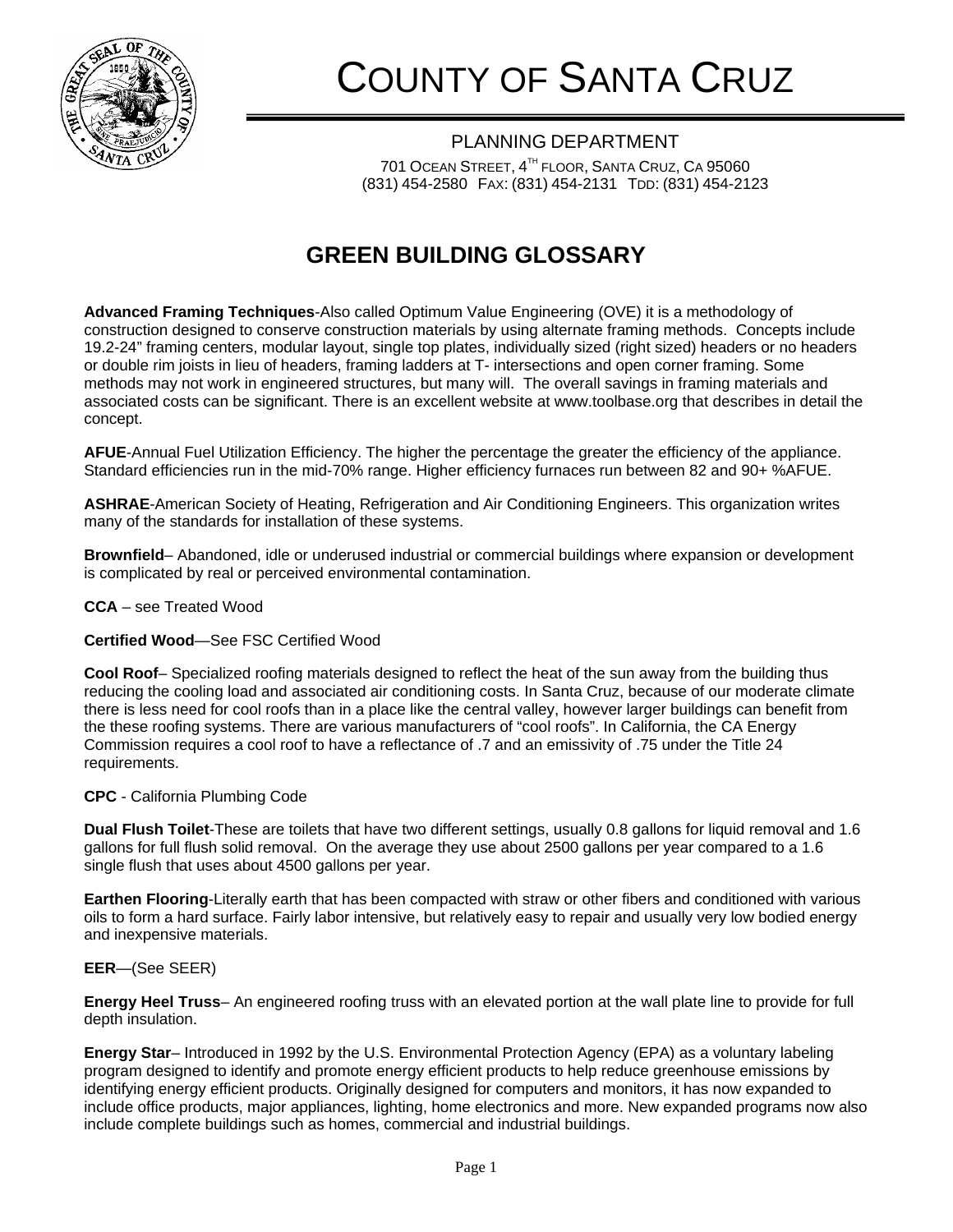**Engineered Lumber**- Generally engineered lumber is construction materials designed to reduce the amount of material needed for framing a building. By designing away from full dimension sawn lumber, less large growth trees need to be cut and smaller dimension lumber can be assembled in various configurations to span long distances with equal or superior strength. Trusses have always been a good example of engineered lumber by using smaller dimension lumber and distributing forces more efficiently, the materials needed are a fraction of that required to span the same distances with sawn lumber.

**Engineered Studs**– A little different than engineered lumber, usually smaller diameter stock is shredded and reassembled by forming them into nominal sized framing materials. The material is combined with a binder and compressed into large billets that are then cut to dimensional size. Similar products have been around for many years in the form of oriented strand board (OSB) and other laminated wood beam products. An advantage of engineered studs is that they are dimensionally stable and less susceptible to warping. These studs are considerably heavier than sawn wood, cost about twice as much and may be subject to water damage.

**Finger Jointed Studs**– Often the lumber being cut today is a shadow of the old growth lumber of yesterday in quality, density and overall suitability for construction. However, by conserving the shorter sections of lumber and removing the undesirable wane and knots, these sections can be fitted with special splicing techniques to form longer and more dimensionally stable lumber. The application is usually limited to vertical installation because of this splicing technique.

**Flow Reducer**– A device attached either just downstream from the water shutoff valve to a building or at the outlet of a fixture designed to reduce or limit the amount of water flow in relation to the delivery pressure from the street. Flow reducers can cut the flow of water dramatically saving thousands of gallons each year in a dwelling or even more in larger buildings. Flow reducers are never installed on automatic fire extinguishing systems for obvious reasons.

**Flyash**– A byproduct of a coal burning furnace, usually from power generation equipment. Consisting mostly of silica, alumina and iron, these fine glass-like particles, when mixed with lime and water form a cementitious material similar to Portland cement. The cement produced is hard, smooth and easily worked. Other uses include fills for abandoned coal mines, sealing liners for hazardous waste sites and seaside docking areas.

**FSC Certified Wood**—The Forest Stewardship Council is a non-profit organization that certifies various forests around the world exhibiting good sustainability and management practices based on a specific management criteria. The wood from these forests are often quickly renewable often using hybrid timber and advanced forestry methods. Other forests are simply carefully managed by limiting the impact on both the environment and the people and demonstrating a social benefit in the process.

**Graywater**– Waste water from lavatories, showers, baths and sinks only. This water can be stored in special equipment and may then be used to water lawns, gardens or other relatively benign non-potable uses such as groundwater recharge. Graywater systems must comply with the requirements of California Plumbing Code Appendix Chapter G to qualify as a green element. Water from toilets is called black water and is not eligible for any type of reuse under this program and must be properly drained to the sewer or septic system.

**Green Power**-Generally this is the production of electricity from environmentally friendly sources such as photovoltaic, geothermal, hydroelectric, biomass, hydrogen fuel cells, ocean energy and wind power. As with all forms of electricity generation, there are significant costs involved and in some cases undesirable byproducts such as vane noise and unsightly appearance or diversion of wild waterways. While large scale versions of these methods are not practical within an urban environment, many homes and businesses are taking advantage of solar systems that not only make electricity but also heat water and interior environments. In the future, if clean fusion process electrical production can be developed the use of fossil fuel generation can be greatly reduced or eliminated. Another advantage of green power is the reduction on carbon dioxide generation.

**Green Roof**– Essentially this is a growing roof system utilizing a specialized undercarriage for the waterproof membrane and excess water removal. Various types of vegetation are set into a special growing media and help to replace displaced vegetation in the building footprint as well as greatly reduce the heat island effect of a roof, especially in hot climates. Depending on the species of plants chosen, significant increases in watering requirements may be required. On the other hand, on large walk able roofs pleasing garden atmospheres can be created and watering requirements can be reduced by the installation of storm water recovery systems. Green roofs can also regulate the flow of excessive stormwater by metering the release of the water from the roof area.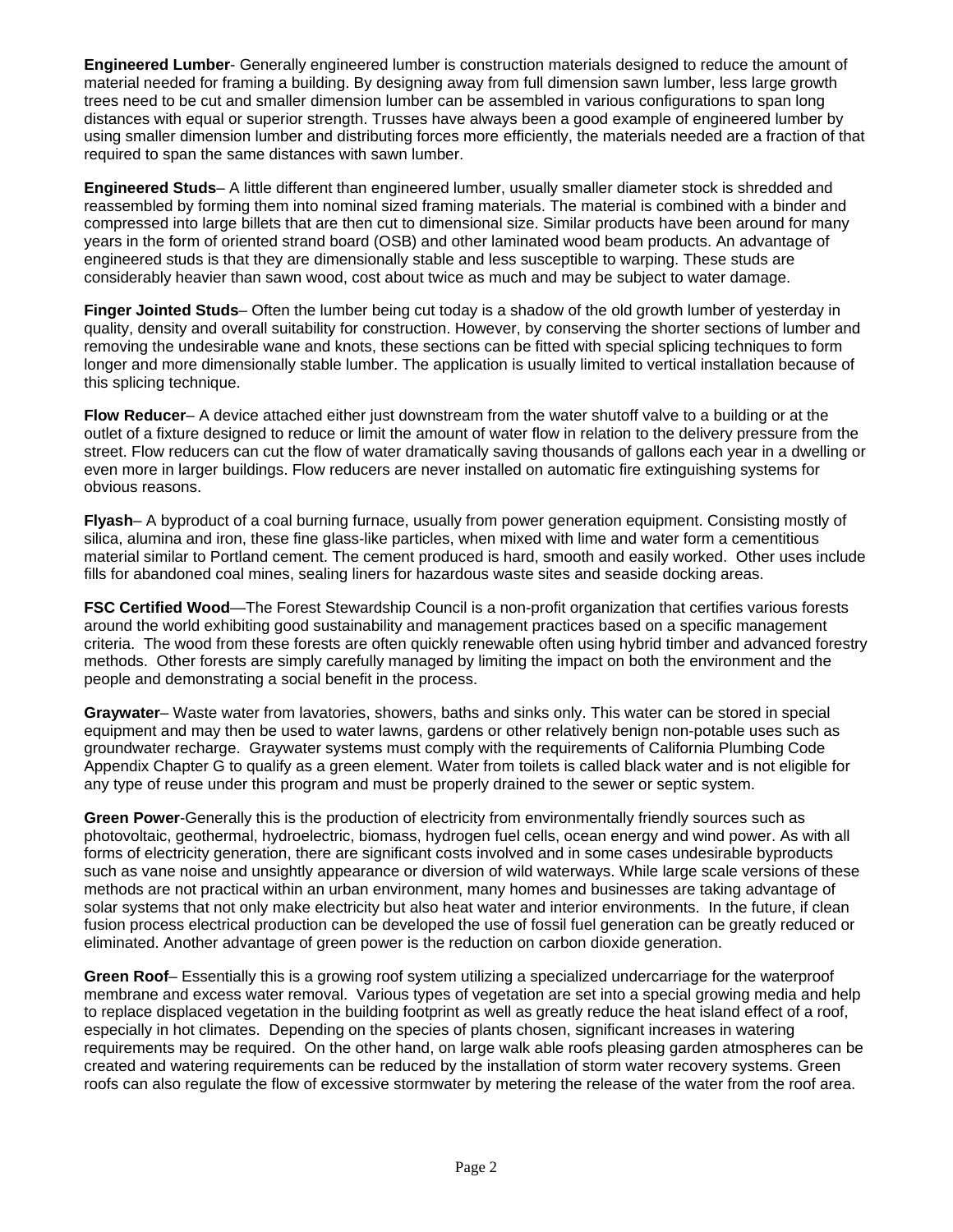**Heat Island Effect**-As cities replace natural landscaping with streets, buildings and other infrastructure, the average ambient temperatures within these areas begin to rise, as much as 10 degrees F higher than less developed rural areas. This increases the need for cooling energy, can exacerbate pollution problems and may be contributing to the problem of global warming. Heat islands can be effectively reduced by shading streets with trees and improving the urban forest overall. Ironically, heat islands can be beneficial in cold climates in the winter by reducing heating demands, however the overall effect is much more on the negative side.

**HVAC**—The acronym for Heating, Ventilation and Air Conditioning

**Hydronic Radiant Heating**—This is a system of heating a building by using a central boiler or hot water heater to distribute heat under a floor through a system of tubes just under the flooring surface. A single heater may be zoned to provide independent heat to different parts of a building as needed. The heating system is efficient and provides a comfortable conditioned room.

**IAQ**-The acronym for Indoor Air Quality. As buildings become tighter, indoor air quality suffers unless specific measures are taken to improve the exchange of fresh air without sacrificing heating/cooling economy.

**Infiltration**-This is the entrance of exterior unconditioned air to a building through various means into a building. Under the older codes, a dwelling generally had the equivalent of a four-foot diameter hole in infiltration leakage. While newer buildings greatly improve this leakage, other problems such as poor indoor air quality and transpiration of moisture to internal stud bays now occurs and must be remedied with such items as air-to-air exchangers and specialized waterproofing techniques.

**Insulated Concrete Form (ICF)-**Expanded polystyrene foam (EPS), high density polyethylene (HDPE), polyvinyl chloride (PVC) or polycarbonate (PC) is cast or injection molded in various panel shapes and form the permanent forming method for reinforced concrete walls. These highly insulated forms have various thermal resistance values (R-values) ranging from about R-22 up to about R-40. In hot or cold climates, these forms can significantly reduce heating and cooling loads. The panels are usually pre-engineered and produce a fire resistive barrier up to 4-hour rated.

**Light Pollution—**Light pollution comes from many sources, but generally from unshielded lighting that allows light on a site to escape. Some lighting cannot be effectively reduced by shielding such as parking lot or street lights that reflect off of structures and bounce light away from the site. However, simple hooding of the "naked" light source directing the light to the ground or limiting its outward influence can significantly reduce light pollution.

**Manufactured Locally–** Generally this refers to products that are manufactured within a relatively short distance from the job site. Depending on who is making the definition, this can be within 100 to 1000 miles. The main intent is to be cognizant of long distance shipping and the energy expended and pollution created to move a product from greater distances.

**MDF– Medium Density Fiberboard**. An engineered panel product that can be used for such things as cabinets and wall panels while other MDF products can be shaped into moldings, ceiling tiles, flooring, interior doors and a variety of other uses. Exterior grades of MDF can be made into garage doors, sheds and other outdoor applications. A middle grade called "moisture resistant MDF" can be used externally but must be protected from water intrusion by sheltering.

**Oriented Strand Board (OSB) -** a manufactured wood structural panel generally cut to the size of standard plywood sheets and in various thicknesses. It is made by chipping very specific species of wood from smaller growth trees and "orienting" the grain of these chips into a pattern that provides optimum strength in the panel. The chips are then saturated with glue and pressed into production sizes.

**Ozone Depletion**—Destruction of the earth's ozone layer by the photolytic breakdown of chlorine and/or bromine containing compounds (chlorofluorocarbons or CFC's) that catalytically decomposes ozone molecules. Commonly used as refrigerants, CFC's have been found to damage the stratospheric ozone layer, creating holes and allowing harmful ultraviolet radiation to leak through.

**Permeable Paving**—Pavement that allows the passage of water into the ground. There are a variety of permeable pavement methods including spaced pavers with soil infills and newer specialized asphalt and concrete applications that actually allow rainwater to pass through the surface and help to keep the water table from being depleted.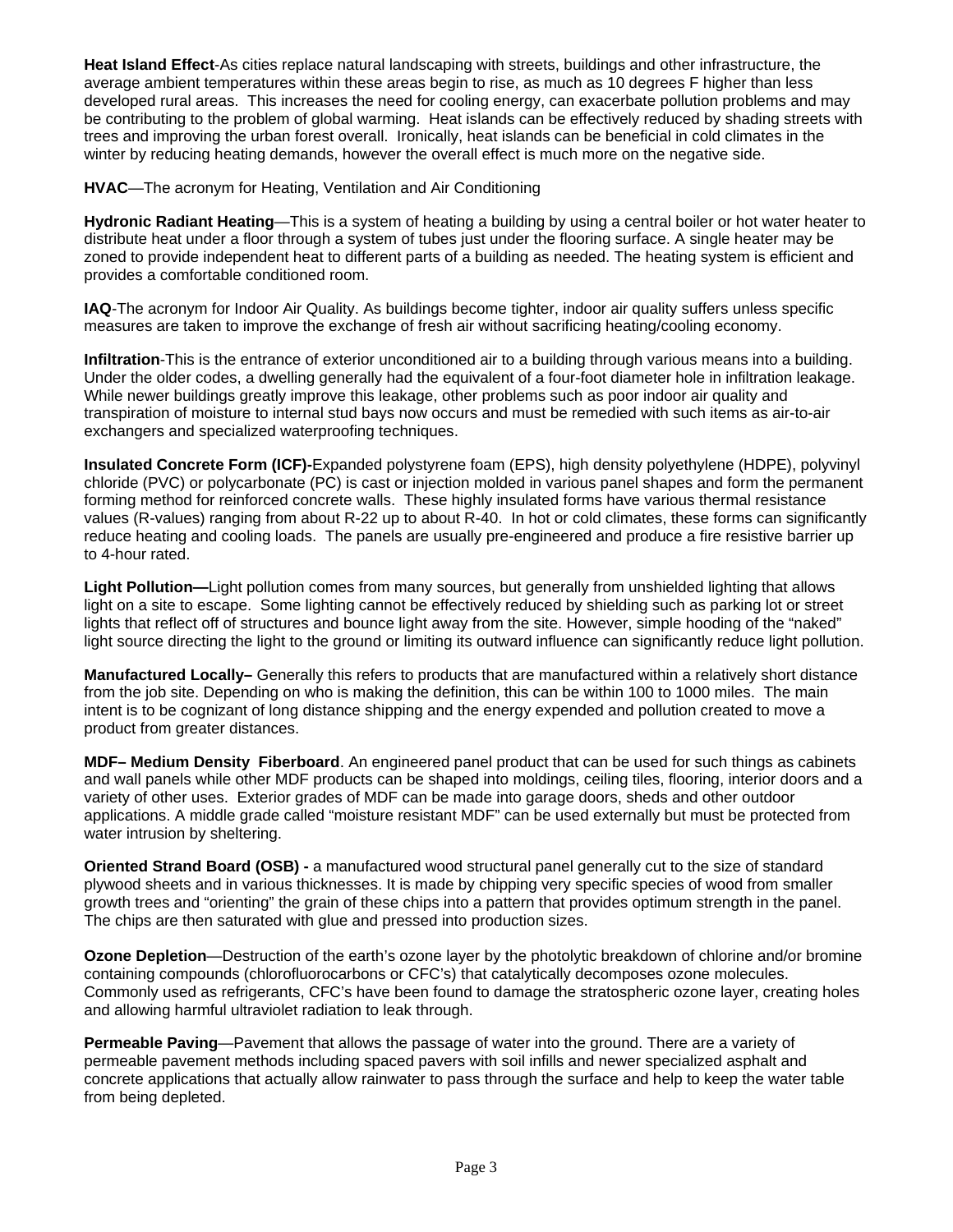**Photovoltaic Panel**– These are panels that are either roof or ground mounted that collect solar energy and through the use of special solar voltaic cells, convert the energy to direct current electricity. A special controller then converts this electricity to alternating current, making it usable in most residential and commercial applications. Electricity made in this fashion can be stored in batteries for later use, consumed as it is made to help offset the overall electrical use of a building, or placed into the commercial electrical grid for use in other locations. These panels only work when there is light, but surprisingly produce electricity even on cloudy days.

**Pressed Earthen Block**– Like adobe, pressed (or compressed) earthen block is made from a mixture of soil and aggregate with no chemical additives. Often machine manufactured at the construction site. Because there is relatively no quality control routine compared to other types of manufactured block, its use may be limited, especially in high seismic zones. Careful engineering will be required to use this material in structural applications.

**Public Transit Stop**—A neighborhood or business area location where public transportation such as a bus can be accessed. To be effective, public transit stops need to be conveniently located so people do not have to walk long distances (generally less than 1/4 mile), weather protected in severe climates and inter-connected to either transit hubs or continuation lines.

**Radiant Barrier Roof Sheathing**-Usually a foil faced plywood manufactured with proprietary methods that is used as the roof sheathing under the roofing material itself. The reflective surface of the material actually reflects heat back away from the roof back through the shingles without significantly increasing the thermal load on the material, usually only 2 to 5 degrees. Other methods are rolled materials that are applied after the regular plywood or OSB sheathing is applied. Both materials can reduce attic and subsequent living area cooling loads significantly. Some manufacturers claim up to 97% effectiveness.

**Rammed Earth**-Essentially, this is a soil-cement mixture that is rammed into forms to created walls that are generally 18 to 24 inches thick. The screened soil is usually engineered to assure the correct clay to sand ratio and is mixed with about 3% cement and sprinkled with water to provide cohesion and is compacted in 5 or 6 inch lifts to a relative density of around 120 to 130 pounds per cubic foot. Often concrete tie beams are incorporated to help stabilize the lateral strength of the material. The material is relatively labor intensive and the cost of a rammed earth house can be significant. One company in Arizona sets the price at around \$375,000 for a 2000 square foot house. In California, the costs would be even higher due to labor costs and the necessary engineering for high seismic zones.

**Rastra®-** Rastra is a commercially manufactured insulated concrete form (ICF). It is manufactured from recycled, post-consumer plastics and according to the manufacturer offers the structural strength of concrete paired with high insulation values, sound attenuation and fire resistance.

**Reclaimed Lumber**– Exactly as the term implies, this is lumber that is reclaimed by "deconstruction" of a building or structure. This lumber can be used for non-structural applications such as paneling and flooring and if regraded can be use in structural applications. Major advantages include usually higher quality surface characteristics (it often came from tight grained old growth lumber), less cost than new lumber and reduction in landfill wastes (although it can easily be mulched). Major disadvantages are that it is fairly labor intensive to "clean up", is often very hard to nail after many years of drying and may need to be predrilled, increasing installation cost.

**Recycled Content Aggregate**– Often concrete salvaged from demolition projects can be crushed and reused. Some can be introduced as a percentage of the aggregate in new concrete, while some can be used for roadbed underlayment. The actual use of the product is limited to imagination and the structural requirements of the project. Use of the material also reduces the amount of new aggregate that must be mined from quarries and the associated environmental concerns associated with the operation.

**Recycled Content Material**– As the name implies, many products can be manufactured using "post consumer" materials such as plastic, fiber, wood, glass and so on. Deconstruction of various structures can also produce a variety of "raw" materials to create new products from, everything from tiles to carpeting to composite flooring materials and beyond. Recycled content materials help to reduce the need for new raw materials and the accumulation and manufacturing processes involved.

**Recycled Content Steel Studs**– Most new light gauge metal studs are manufactured from a combination of new and recycled steel. About 66% of the total make up is recycled content. Considering that the production of new steel is one of the highest embodied energy manufacturing processes, the use of recycled steel not only redirects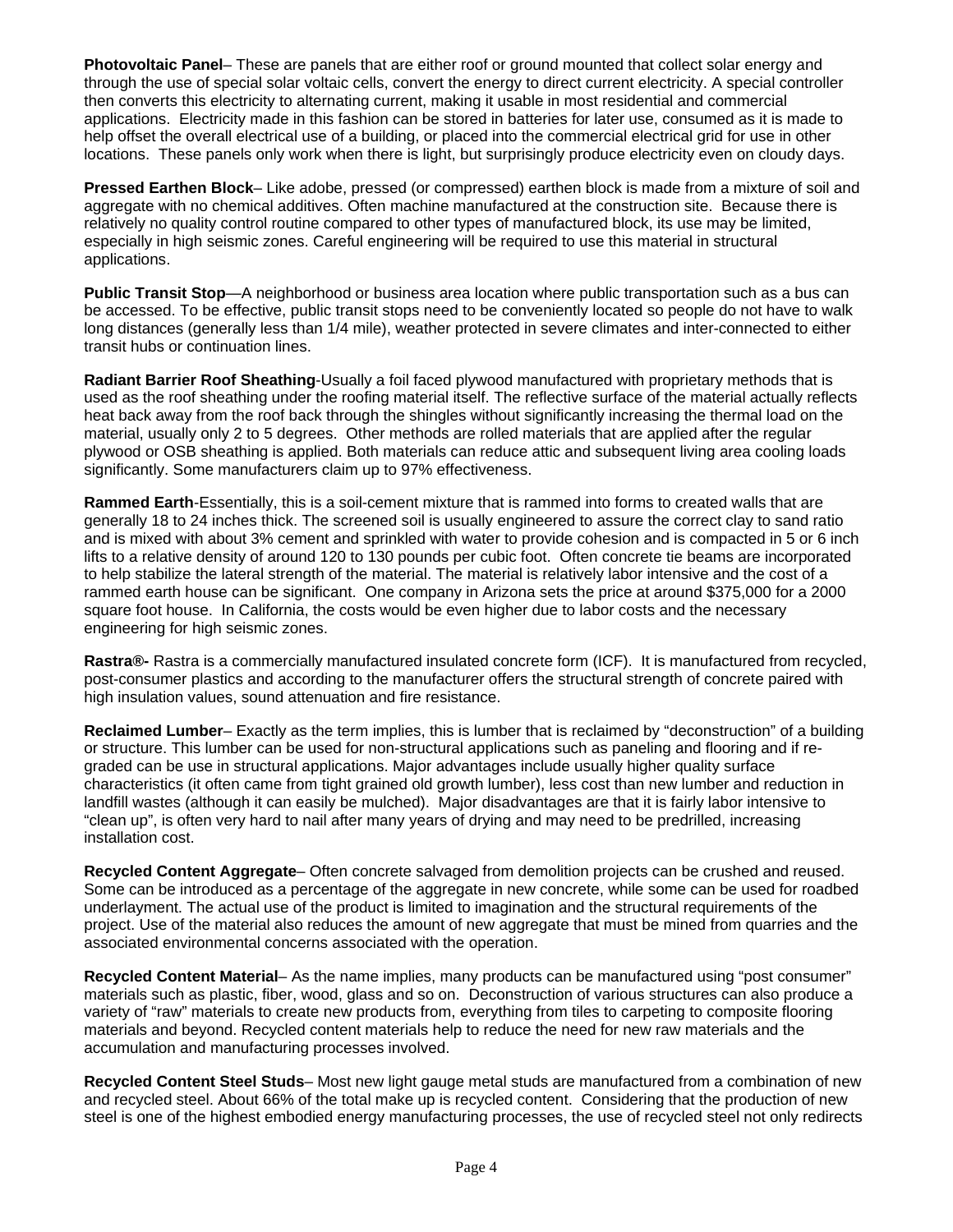a virtually ever-reusable resource, but significantly can reduce the impact on other environmental concerns. The use of light gauge metal studs on interior infill and demising walls lessens the amount of wood studs needed for construction, however more specialized skills are needed to install the material properly.

**Roofing Materials**: **Safe and Durable**– This can have a variety of definitions depending on one's point of view but essentially these are roofing systems designed to last a significantly longer time to delay having to remove them and sending them to the landfill. Modern fiberglass roofing materials now carry warranties between 20 and 40 years. Of course slate, concrete and fired clay tiles can last significantly longer. Additionally, a safe roof generally refers to a fire safe roof and with modern roofing systems, various degrees of fire resistance ranging from class C to class A define the fire retardance of a roof. As a result of the firestorms of recent years, in which literally hundreds of homes were destroyed by flying brands from untreated wooded shingles and shakes, the State Fire Marshal has mandated that all roofs in California shall be at least Class B or better in fire retardance.

**SEER**-Most air conditioners use electricity to produce cooling. The efficiency at which they produce cooling is referred to as a SEER or EER number. SEER stands for Seasonal Energy Efficiency Ratio, and is a ratio of the amount of cooling produced (BTU) divided by the amount of electricity (watts) used. The higher the SEER, the greater the efficiency.

**Solar Water Heating**—Generally, this is a method of heating domestic water by allowing ground or rooftop mounted panels to collect solar rays as the water flows slowly through a series of small tubes. The heat transfer is then stored either in a potable drinking water vessel (your water heater) or introduced into a closed loop transport system to provide environmental space heating.

**Straw Bale**-This is a methodology developed to use special tightly bound straw bales as either bearing or infill walls in a variety of structures including homes. The straw bale system was an offshoot of the Nebraska straw house where their construction over a hundred years ago solved the basic problem of no lumber. The bales provide a substantial increase in insulation value but their installation can be rather labor intensive. The State of California has set down very specific criteria for construction of straw bale houses in the Health and Safety Code. All straw bale structures built in the city must meet Seismic Zone 4 engineering requirements.

**Structural Bamboo**-Bamboo as a construction material has many uses. Because the material is very hard it has recently found a niche as flooring material. However, the material is also very strong and with new methods of handling the material, structural uses of bamboo are finding their way into the construction industry. They can be derived into trusses, supporting poles and simple beams. However most building departments are not familiar with the capacity of the material and builders will have to supply significant engineering and detailing to satisfy plan check requirements.

**Sustainable Deck Materials**– Most of us are familiar with the wooden deck. However, new materials on the market are making a dramatic impact in the form of recycled content decking and railing systems. Usually manufactured with recycled plastics, wood chips and binders, the materials hold up well to hostile environments and generally outlast even naturally durable woods such as redwood and cedar. The intent is to select materials that are sustainable or easily replaced with limited effect on the ecology. These new materials are easily worked similar to wood, however are considerably more expensive. The trade off is the longevity of the material. While there are variations to the support structure under these materials, treated wood is still the primary structural system.

**Tankless Water Heater**—Most of us have a 30 or 40-gallon storage water heater in our house. However, when you are not home or sleeping, that water heater is diligent in keeping your hot water ready at all times. Modern advances in storage tank water heaters reduces the amount of times it must fire to maintain temperature, but the basic operation remains the same. Tankless water heaters are designed to wait until you actually need the hot water and on demand, fire up raising the water temperature very quickly to operating level. The term instantaneous is often used for these heaters and generally by the time the water clears the heat exchanger inside, it's ready for use. Additionally, these water heaters take up less space than a storage tank type, but the amount of fuel needed to reach temperature quickly usually exceeds most storage types, but in a lot less time and a lot less often.

**Title 24**-Title 24 is contained in the California Code of Regulations (CCR) and is the embodiment of most of the construction and energy conservation requirements for the state. All cities and counties are mandated to enforce the requirements of Title 24.